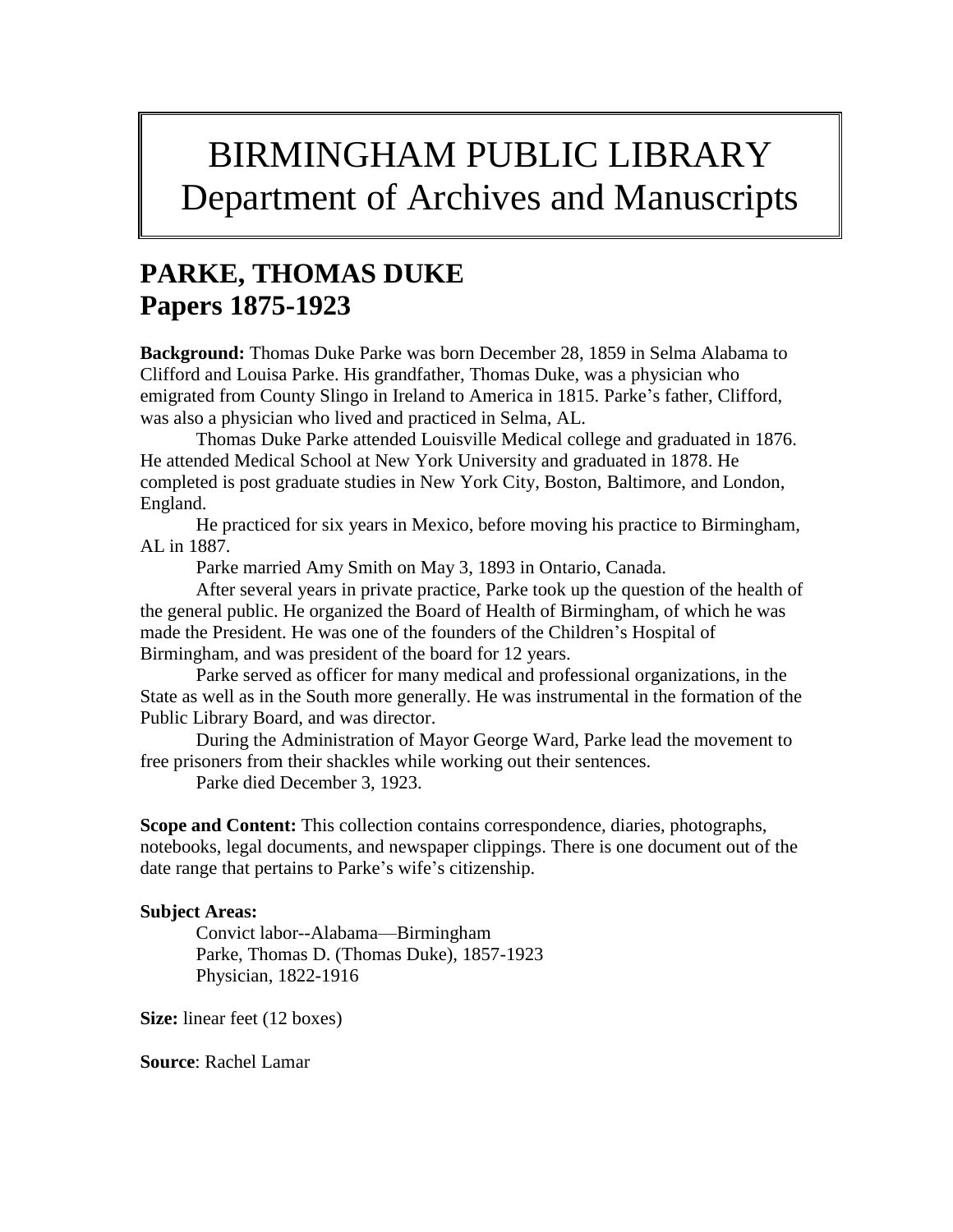**Restrictions:** Standard preservation and copyright restrictions. Do not photocopy bound volumes.

**Guide Prepared By:** revised 2003 Gigi Gowdy

| <b>File Number:</b> | <b>Description:</b>                                                                                                                                    |
|---------------------|--------------------------------------------------------------------------------------------------------------------------------------------------------|
| 21.1.1              | Correspondence, June 12 to October 20, 1890 (248 pages).                                                                                               |
|                     | The items in this file include letters from Parke to Colonel<br>D.S. Troy of Montgomery, Alabama.                                                      |
| 21.2.1              | Correspondence, Financial, June 13, 1883 to October 4, 1922<br>$(40$ pages).                                                                           |
|                     | Included in this file are credit statements, cancelled checks,<br>various receipts, and a savings book. Some correspondence is<br>entirely in Spanish. |
| 21.2.2              | Correspondence, General, October 24, 1890 to March 20, 1933<br>$(49$ pages).                                                                           |
|                     | This file contains letters from Parke to various friends,<br>family members, and business associates.                                                  |
| 21.2.3              | Correspondence, Library, August 3, 1907 to April 11, 1927 (46)<br>pages).                                                                              |
| 21.2.4              | Correspondence: Miscellaneous, 1875 to June 10, 1923 (35)<br>pages).                                                                                   |
| 21.2.5              | Pamphlets, July 27 to August 1895 (26 pages).                                                                                                          |
|                     | File contains two copies of "Report on Coalburg Prison,"<br>and a copy of "Facts About Coalburg Prison: Doctor Parke's<br>Report Review."              |
| 21.2.6              | Pamphlets, August 19, 1899 (4 pages).                                                                                                                  |
|                     | This file contains one copy of "A Point of View in<br>Therapeutics."                                                                                   |
| 21.2.7              | Pamphlets, February 8, 1901 (3 pages).                                                                                                                 |
|                     | A copy of "Material Impressions" is enclosed.                                                                                                          |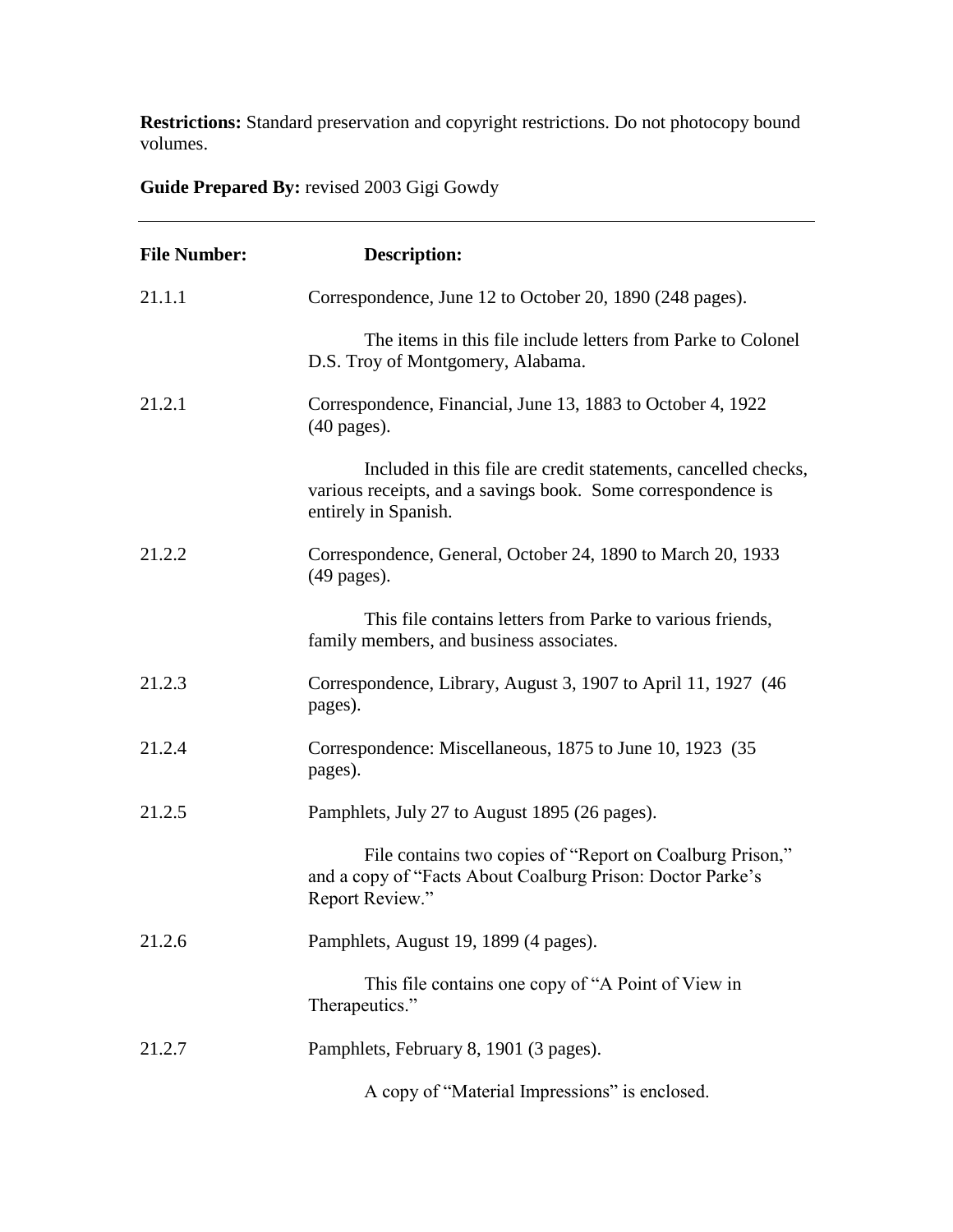| 21.2.8  | Pamphlets, June 20, 1903 (8 pages).                                                                                                                |
|---------|----------------------------------------------------------------------------------------------------------------------------------------------------|
|         | Two copies of "Prolonged Withdrawal of Food in Certain<br>Cases of Intestinal Disorder."                                                           |
| 21.2.9  | Pamphlets, May 10, 1904 (8 pages).                                                                                                                 |
|         | This file contains two copies of "The Ethical Aspect of<br>Medical Progress".                                                                      |
| 21.2.10 | Pamphlets, March 21, 1910 (4 pages).                                                                                                               |
|         | The file contains a copy of the Chairman's Address,<br>"Annual Conference of State Charities and Corrections of Alabama<br>Public Health Meeting". |
| 21.2.11 | Pamphlets, June 1910 to November 1918 (106 pages).                                                                                                 |
|         | Several copies of "Further Report on Ileocolitis"<br>Complicated by Acidosis" and "Acidosis: Retrospect and<br>Discussion."                        |
| 21.2.12 | Pamphlets, January 1914 (17 pages).                                                                                                                |
| 21.2.13 | A copy of "Eugenics" is in this file.<br>Pamphlets, undated (21 pages).                                                                            |
|         | This file contains a copy of the pamphlet, "Why Do<br>Contagious People React Differently to Progress"?                                            |
| 21.2.14 | Pamphlets, undated (18 pages).                                                                                                                     |
|         | One copy of an untitled paper on the subject of the child is<br>enclosed.                                                                          |
| 21.2.15 | Pamphlets, undated (16 pages).                                                                                                                     |
|         | A copy of a paper entitled "Rome and Mexico" is in this<br>file.                                                                                   |
| 21.2.16 | Pamphlets, undated (6 pages).                                                                                                                      |
|         | The file contains a copy of "Infant Mortality".                                                                                                    |
| 21.2.17 | Pamphlets, undated (6 pages).                                                                                                                      |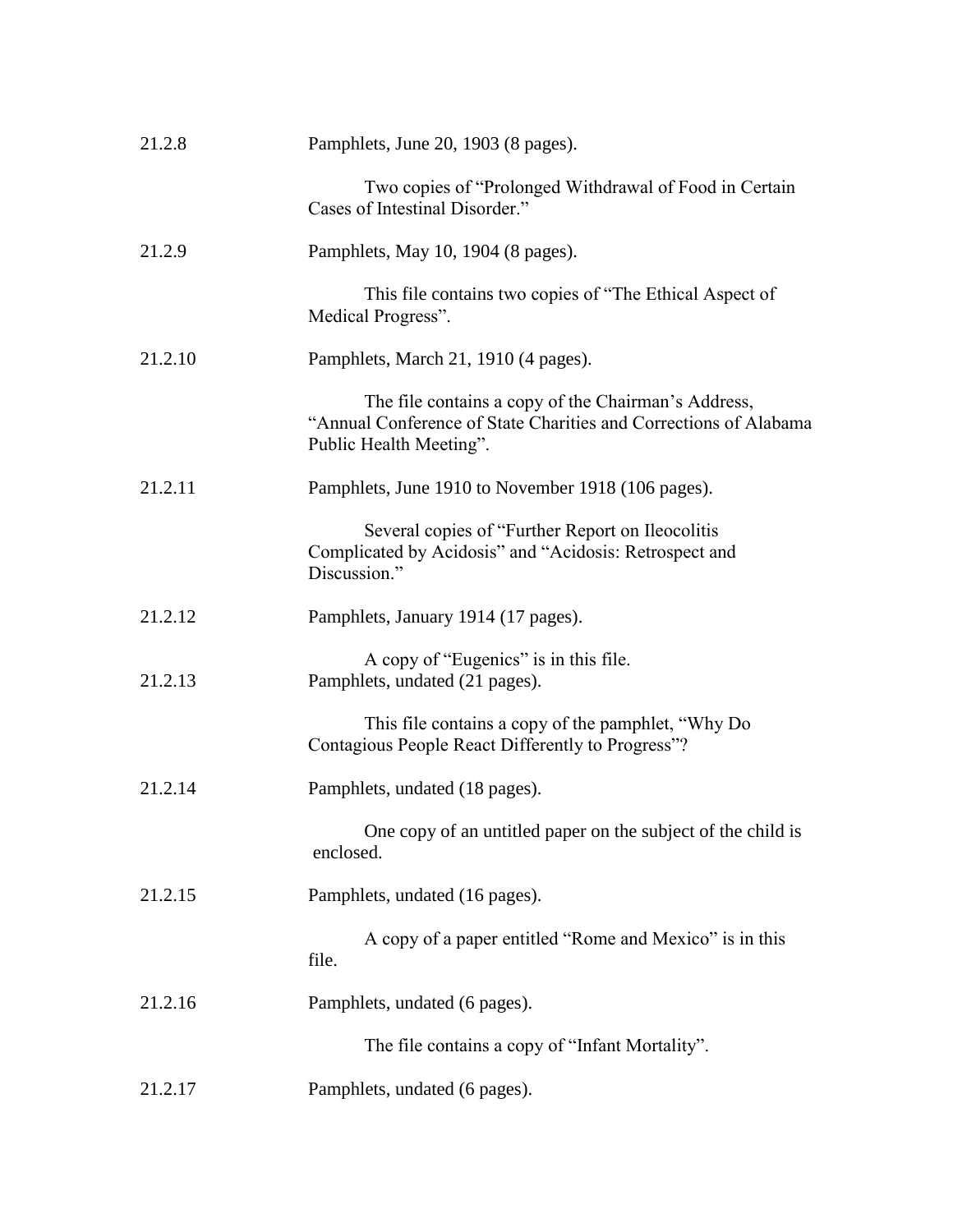|         | "Intramuscular Injections of Whole Citrated Blood as<br>Nutritional Aids" is enclosed.                                                                                                                                                                                               |
|---------|--------------------------------------------------------------------------------------------------------------------------------------------------------------------------------------------------------------------------------------------------------------------------------------|
| 21.2.18 | Pamphlets, September 1889 to March 1940 (60<br>pages).                                                                                                                                                                                                                               |
|         | Several medical and other professional journals are in this<br>folder.                                                                                                                                                                                                               |
| 21.2.19 | Prisons, July 22, 1907 to May 1, 1911 and undated (30 pages).                                                                                                                                                                                                                        |
|         | This folder contains a report on city jails, an address read to<br>the minister's union at the First Methodist Church, a message to<br>the Board of Convict Inspectors of the State of Alabama, and a<br>message to the city commissioners from Jefferson County Medical<br>Society. |
| 21.3.1  | Correspondence: Public Health, March 5, 1908 to September 20,<br>1915 (42 pages).                                                                                                                                                                                                    |
|         | This file contains letters from Parke to various state and<br>local officials.                                                                                                                                                                                                       |
| 21.3.2  | Correspondence: Public Health, February 21, 1916 to December<br>30, 1918 (45 pages).                                                                                                                                                                                                 |
|         | Letters from Parke to various national, state, and local<br>officials are in this file.                                                                                                                                                                                              |
| 21.3.3  | Correspondence: Public Health, January 7 to December 19, 1919<br>(76 pages).                                                                                                                                                                                                         |
|         | See above                                                                                                                                                                                                                                                                            |
| 21.3.4  | Correspondence: Public Health, March 18, 1920 to December 29,<br>1922 (38 pages).                                                                                                                                                                                                    |
|         | See above.                                                                                                                                                                                                                                                                           |
| 21.3.5  | Correspondence: Public Health, January 10, 1923 to June 28, 1923<br>$(41$ pages).                                                                                                                                                                                                    |
|         | See above.                                                                                                                                                                                                                                                                           |
| 21.3.6  | Correspondence: Public Health, undated (27 pages).                                                                                                                                                                                                                                   |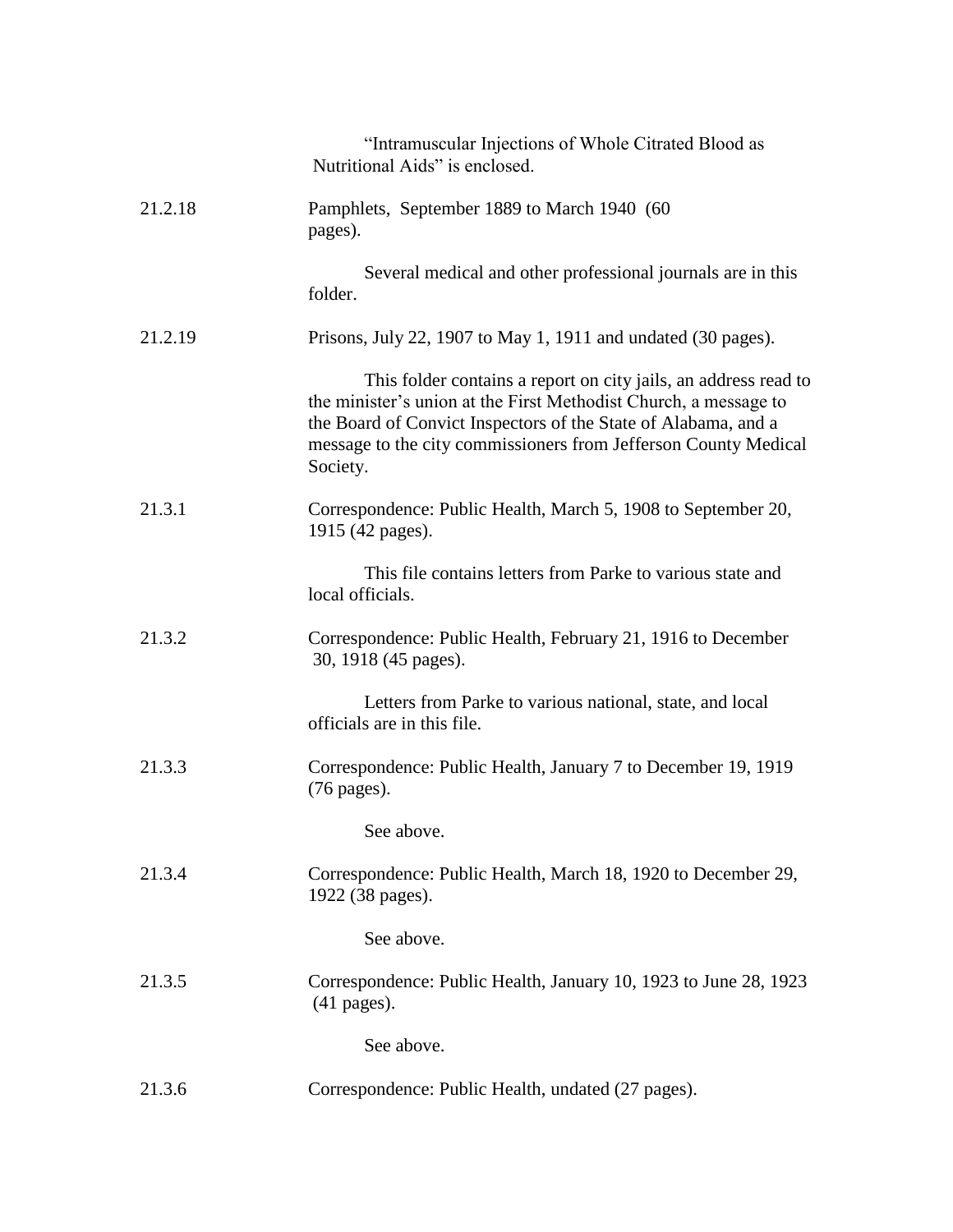|         | This file contains various correspondence and memoranda<br>from Parke concerning the state of public health in general and<br>Alabama in particular.                                                                                                            |
|---------|-----------------------------------------------------------------------------------------------------------------------------------------------------------------------------------------------------------------------------------------------------------------|
| 21.3.7  | Correspondence: Public Health, August 9, 1911, June 8, 1920, and<br>undated (4 pages).                                                                                                                                                                          |
|         | Enclosed in this file is an essay on ignorance printed in the<br>Age-Herald, an editorial offered to the Birmingham News on<br>prohibition, as well as two other editorials voicing Parke's<br>opinions on carrying concealed weapons and the abolition of war. |
| 21.3.8  | Document, 1879 (2 pages).                                                                                                                                                                                                                                       |
|         | This file contains Parke's Doctor of Arts diploma (printed<br>in Latin).                                                                                                                                                                                        |
| 21.3.9  | Document, undated (1 page).                                                                                                                                                                                                                                     |
|         | This file contains a resolution from the Birmingham<br>Library Board in memory of Dr. Thomas D. Parke.                                                                                                                                                          |
| 21.3.10 | Engraving Plates, undated (2 items).                                                                                                                                                                                                                            |
|         | Newspaper engraving plate of Parke with his signature<br>and a newsprint copy of the plate.                                                                                                                                                                     |
| 21.3.11 | Legal Documents, February 1, 1883 and undated (39 pages).                                                                                                                                                                                                       |
|         | An employment contract between Parke and the<br>Cusihuiriachic Mining Company and the Sate of Chihuahua,<br>Mexico for providing medical services for its employees.                                                                                            |
| 21.4.1  | Legal Document, September 10, 1887 (1 page).                                                                                                                                                                                                                    |
|         | Parke's medical license for the State of Alabama.                                                                                                                                                                                                               |
| 21.4.2  | Legal Document: Public Health, November 23, 1916 and undated<br>$(25 \text{ pages}).$                                                                                                                                                                           |
|         | Resolution by the Board of Revenue of Jefferson County<br>to the Board of Health to elect a county health officer and a<br>bill to amend certain health related sections of the 1907<br>Code of Alabama.                                                        |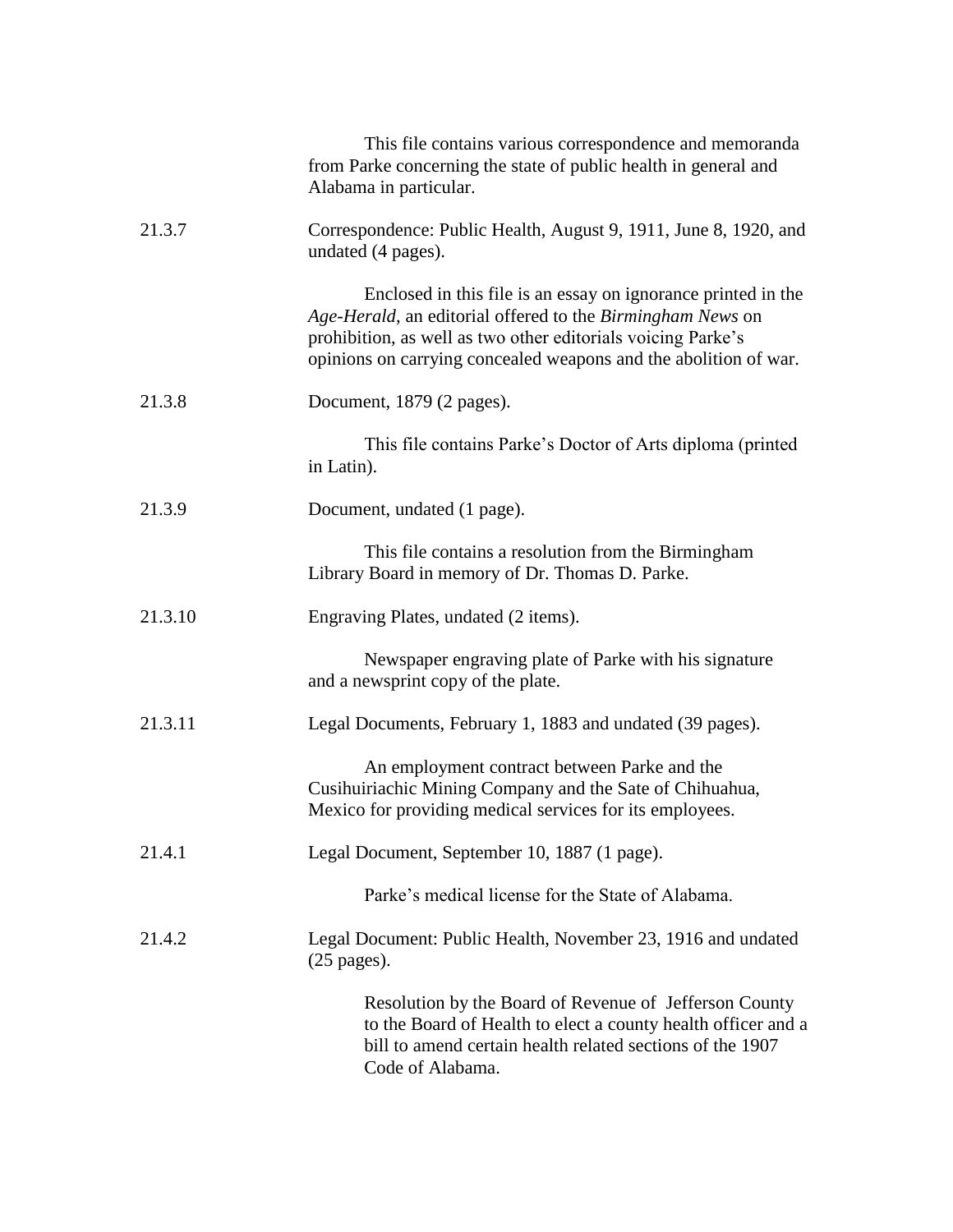| 21.4.3  | Legal Document, July 6, 1920 (11 pages).                                                                                  |
|---------|---------------------------------------------------------------------------------------------------------------------------|
|         | Opinion of the Alabama Supreme Court on the case of<br>"Thomas D. Parke, et al. V. R.L. Bradley, State Treasurer, et al." |
| 21.4.4  | Legal Document, March 1941 (1 page).                                                                                      |
|         | Statement by a notary public of Jefferson County certifying<br>that Mrs. Amy S. Parke is an American citizen.             |
| 21.4.5  | Newspaper Clippings: Eulogies, December 6, 1923 and undated<br>$(16 \text{ pages}).$                                      |
|         | This file contains eulogies of Thomas Parke.                                                                              |
| 21.4.6  | Newspaper Clippings: Library, February 22, 1923 (2 pages).                                                                |
| 21.4.7  | Newspaper Clippings: Miscellaneous, October 26, 1912 to<br>February 5, 1922 and undated (50 pages).                       |
| 21.4.8  | Newspaper Clippings: Political, September 30, 1918 and undated<br>$(11$ pages).                                           |
| 21.4.9  | Newspaper Clippings: Public Health-General, July 3, 1915 to<br>August 3, 1919 (48 pages).                                 |
| 21.4.10 | Newspaper Clippings: Public Health-General, January 17, 1917 to<br>April 19, 1923 (83 pages).                             |
| 21.4.11 | Newspaper Clippings: Public Health-Dr. Harrington Controversy,<br>$(39 \text{ pages}).$                                   |
|         | File missing.                                                                                                             |
| 21.4.12 | Newspaper Clippings: Public Health-Typhoid Scare, July 21 to<br>August 4, 1916 (15 pages).                                |
| 21.4.13 | Photographs: Library, undated (1 photo).                                                                                  |
|         | This folder contains a photo of children around the<br>"Jefferson County Free Library" bookmobile.                        |
| 21.4.14 | Photographs: Medical, undated (3 photos).                                                                                 |
|         | This file contains three x-rays of hands.                                                                                 |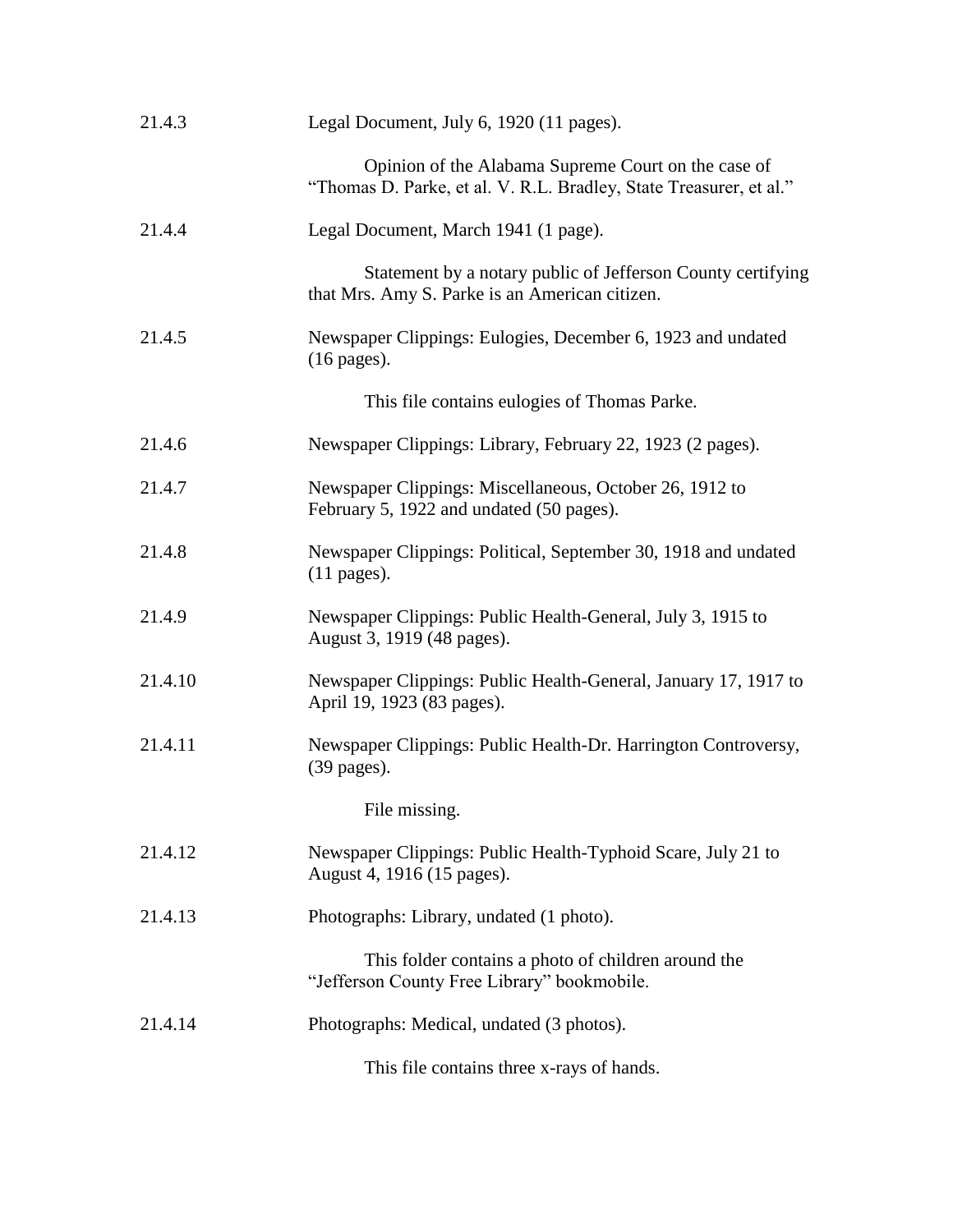| 21.4.15 | Photographs: Prison, July 1907 (2 photos).                                                       |
|---------|--------------------------------------------------------------------------------------------------|
|         | Two photos of convict lease prisoners in their sleeping<br>quarters.                             |
| 21.4.16 | Photographs: Prison, undated (3 items).                                                          |
|         | Photo of convict lease prisoners inside a prison.                                                |
| 21.4.17 | Photographs: Prison, undated (3 items).                                                          |
|         | See above.                                                                                       |
| 21.4.18 | Photographs: Prison, undated (2 items).                                                          |
|         | Photo of convict lease prisoners working by railroad tracks.                                     |
| 21.4.19 | Photographs: Prison, undated (2 items).                                                          |
|         | Photo of convict lease prisoners in their sleeping quarters.                                     |
| 21.4.20 | Photographs: Prison, undated (3 items).                                                          |
|         | Photo of convict lease prisoners in a horse drawn wagon.                                         |
| 21.4.21 | Photographs: Prison, undated (3 items).                                                          |
|         | Photos of convict lease prisoners in their sleeping quarters<br>and in a horse drawn wagon.      |
| 21.4.22 | Photographs, undated (6 items).                                                                  |
|         | Enclosed is one print from each negative in the preceding<br>folders.                            |
| 21.4.23 | Photographs, undated (1 items).                                                                  |
|         | Photo of Thomas Parke as a young man.                                                            |
| 21.4.24 | Photographs, August 10, 1909 and undated (2 items).                                              |
|         | Enclosed is one picture mounted on cardboard and one of a<br>gang of street workers with guards. |
| 21.4.25 | Essay, undated (pages).                                                                          |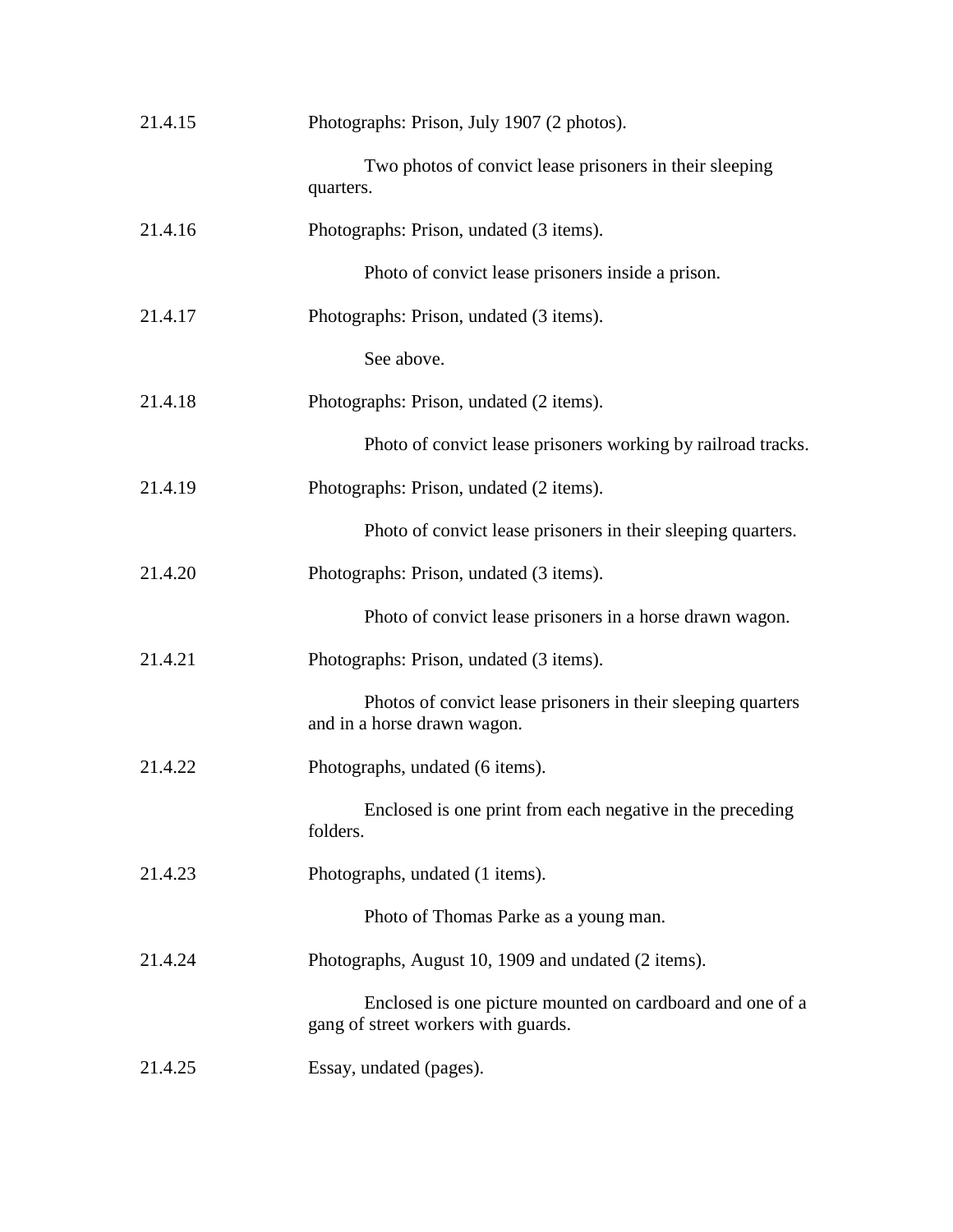|         | Parke's essay entitled "The Destiny of Man, A<br>Conception."                                                                                                                                                                                                                                                                                                         |
|---------|-----------------------------------------------------------------------------------------------------------------------------------------------------------------------------------------------------------------------------------------------------------------------------------------------------------------------------------------------------------------------|
| 21.4.26 | Notebook, undated (72 pages).                                                                                                                                                                                                                                                                                                                                         |
|         | In this notebook, Parke recorded commentaries on<br>Bible stories, essays on the effect of prayer, copies of five stanzas<br>from "Rubaiyat" (Omar Khayyam), and noted significant dates in<br>church history (see box 11).                                                                                                                                           |
|         | <b>DIARIES</b>                                                                                                                                                                                                                                                                                                                                                        |
| 21.5.1  | Diary, May 11, 1880 to July 26, 1882 (212 pages).                                                                                                                                                                                                                                                                                                                     |
|         | Parke's comments on racism, politics, religion, as well as<br>his everyday activities are written in this diary. It begins in<br>Atlanta, Georgia and continues when he moves to Cusihuirachic,<br>Mexico to work as a doctor for the employees of the Cusihuirachic<br>Mining Company. (Typewritten copy in box 6)                                                   |
| 21.5.2  | Diary, January 31, 1895 to September 27, 1912 (376 pages).                                                                                                                                                                                                                                                                                                            |
|         | This diary contains a few newspaper clippings, some<br>receipts, and Parke's comments on a speech given by Susan<br>B. Anthony. Also included are his views on women's<br>rights, racism, politics, evolution, Coalburg Prison, the<br>formation of a library association, and his poor health.<br>Pages 28 and 29 contain an autobiographical sketch of his<br>life. |
| 21.6.1  | Diary, July 28 to November 14, 1882 (44 pages).                                                                                                                                                                                                                                                                                                                       |
|         | This diary continues the account of Parke's life and work in<br>Mexico. More references to the medical cases he encounters with<br>Mexican life. Pages 42-44 are written in Spanish.                                                                                                                                                                                  |
| 21.6.2  | Diary, April 20 to July 25, 1889 (116 pages).                                                                                                                                                                                                                                                                                                                         |
|         | This diary gives details of Parke's trip to England. Except<br>for the first paragraph, this entire diary is written in Spanish.                                                                                                                                                                                                                                      |
| 21.6.3  | Diary, December 28, 1891 to February 15, 1895 (4 pages).                                                                                                                                                                                                                                                                                                              |
|         | Addendum to previous diary.                                                                                                                                                                                                                                                                                                                                           |
| 21.6.4  | Diary, August 13 to October 4, 1911 (93 pages).                                                                                                                                                                                                                                                                                                                       |